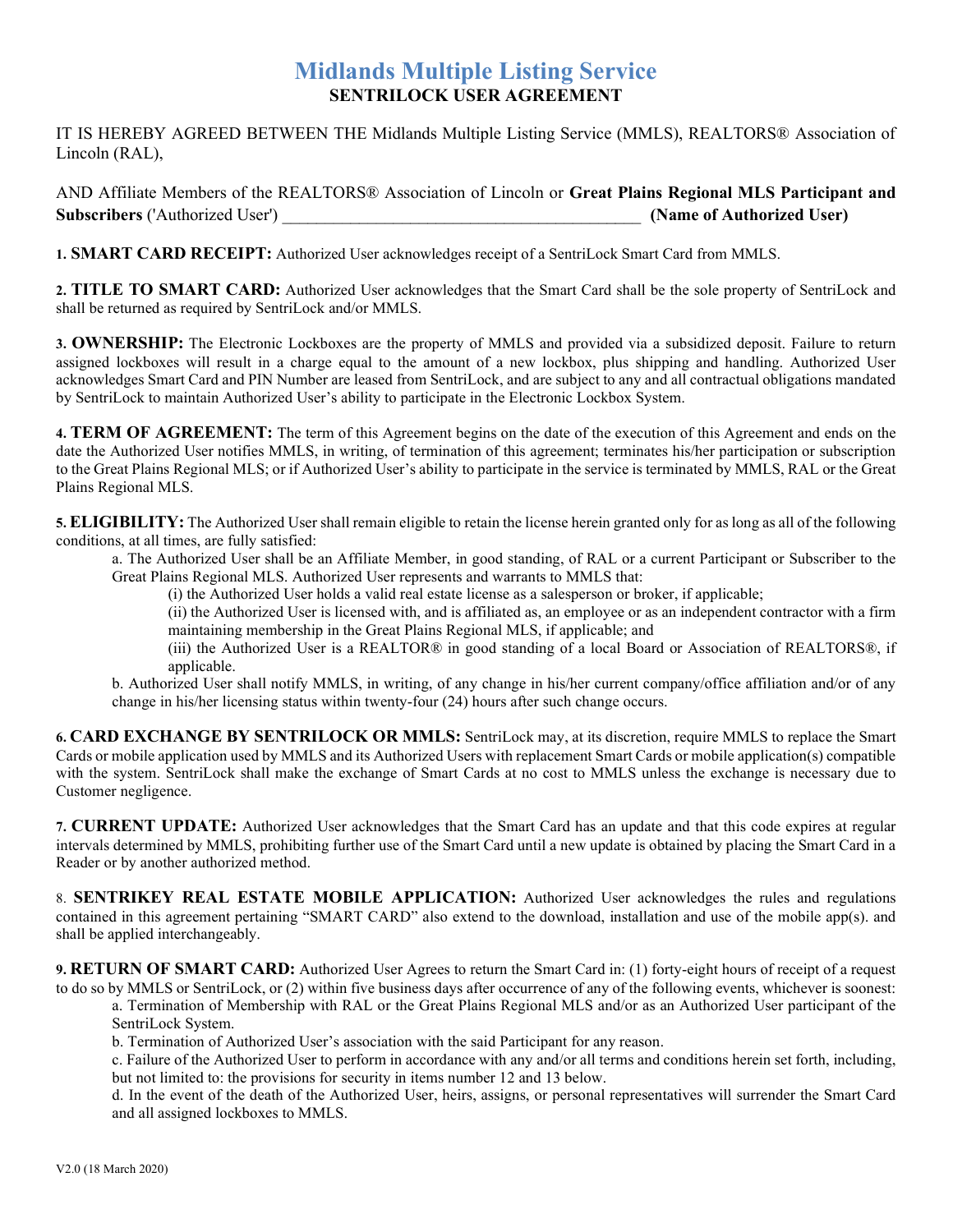10. SECURITY OF SMART CARDS, MOBILE APP USER ID, PASSWORD AND PIN NUMBER: Authorized User acknowledges that it is necessary to maintain security of the Smart Card to prevent its use by unauthorized persons. Consequently, Authorized User agrees:

a. To keep the Smart Card in Authorized User's possession or in a safe place at all times.

b. Not to allow his/her personal identification number (PIN) to be attached to the Smart Card or to disclose his/her personal identification number (PIN) to any third party.

c. NOT TO LOAN THE SMART CARD, MOBILE APPLICATION USER ID, PASSWORD, OR PIN NUMBER TO ANY PERSON FOR ANY PURPOSE WHATSOEVER, OR TO PERMIT THE SMART CARD OR MOBILE APPLICATION TO BE USED FOR ANY PURPOSE BY ANY OTHER PERSON.

d. Not to duplicate the Smart Card or allow any person to do so.

e. Not to assign, transfer or pledge the rights of the Smart Card.

f. To notify MMLS within three calendar days of the loss or theft of a Smart Card. The Authorized User shall sign and deliver a statement to MMLS with respect to the circumstances surrounding the loss or theft. MMLS shall charge for the replacement of Smart Cards either lost or damaged.

g. To follow all additional security procedures as specified by MMLS.

## 11. REPLACEMENT SMART CARDS: Replacement Smart Cards will be issued to Authorized Users who:

- a. Have complied with this Agreement and the policies and procedures of MMLS with respect to the SentriLock System.
- b. Pay a fee and/or deposit specified by MMLS to replace a Smart Card lost, stolen, damaged or defective.

12. DISCIPLINARY ACTION: Authorized User agrees to be subject to the disciplinary rules and procedures in accordance with Bylaws of RAL for violation of any provision of this Agreement, should such violation also violate the National Association of REALTORS® Code of Ethics. Disciplinary action(s) may include:

- a. Monetary fine.
- b. Suspension of service.
- c. Temporary or permanent forfeiture of an individual's right to participate in the Electronic Lockbox System.

d. Referral of a complaint by the MMLS Executive Vice President, to the appropriate adjudicating body for a criminal violation or for a violation of the Code of Ethics of the National Association of REALTORS® in accordance with the Professional Standards procedures established in the REALTORS® Association of Lincoln Bylaws and or the MMLS Bylaws.

13. RULES AND REGULATIONS: Operation of the Electronic Lockbox System shall at all times be subject to the Lock Box Security Requirements (MLS Policy Statement 7.31) (attached hereto as "Exhibit B" and incorporated herein by this reference) in the NAR MLS Handbook, as well as the Rules and Regulations adopted by MMLS and the Great Plains Regional MLS, as amended from time to time.

14. REPORTING MISUSE: In order to maintain the integrity of the Electronic Lockbox System the Authorized User agrees to report to MMLS immediately any action which would violate the terms and conditions of this or any other Lockbox Agreement, or any Electronic Lockbox Agreement, including, but not limited to: loss, loan, alteration or duplication of any electronic Smart Card.

15. INDEMNIFICATION: Authorized User agrees to indemnify and hold MMLS, RAL, and all of its respective officers, directors, employees and representatives harmless from any and all loss, cost, expense, claims or demands whatsoever by or against MMLS and RAL resulting from loss, use or misuse of the SentriLock Electronic Lockbox System, including, but not limited to: any and all liabilities, including attorney's fees, incurred by them as a result of damage or injuries to property or persons arising out of entry by any person into any premises by use of the SentriLock System.

16. REIMBURSEMENT: Authorized User agrees that, in the event that MMLS or RAL shall prevail in any legal action brought by or against the Authorized User to enforce the terms of this Agreement, the Authorized User, as appropriate, may be assessed a reasonable amount of attorney's fees in addition to any other relief to which the Court rules MMLS or RAL may be entitled.

17. GOVERNING LAW: The validity of this Agreement and any of its terms and provisions, as well as the rights and duties of the parties hereunder, shall be governed by the laws of Nebraska, and venue shall be Lancaster County, Nebraska.

18. SEVERALABILITY: The invalidity or unenforceability of any particular portion or provision of this Agreement shall not affect the other provisions hereof, and this Agreement shall be construed in all respects as if such invalid or unenforceable provision were omitted.

19. DISCLOSURE TO CLIENTS: A Listing Agent, who is an Authorized User, shall obtain specific written authorization from the seller before placing a lockbox on the owner's property and before the listing is inputted into MLS, reflecting that a lockbox has been authorized by seller.